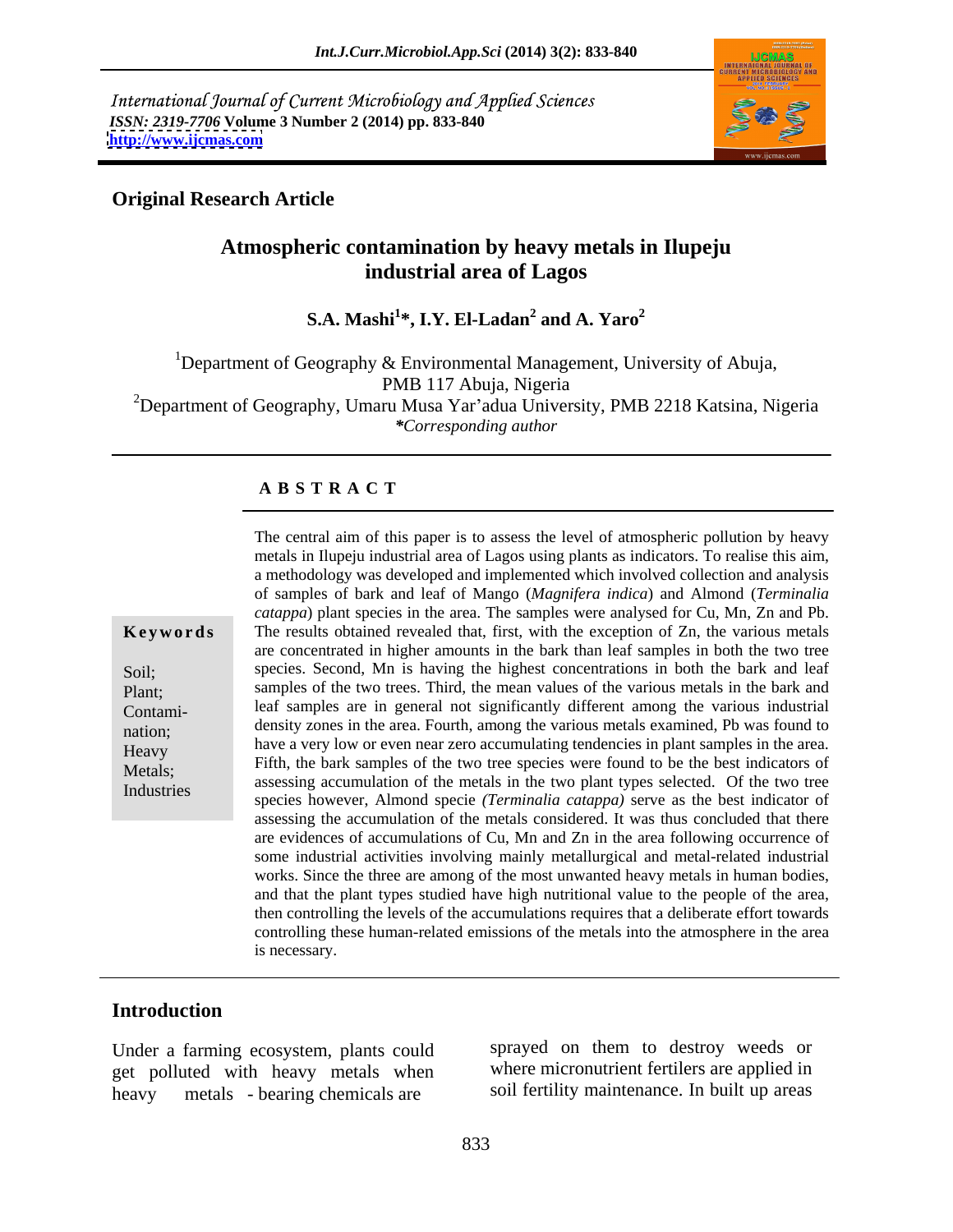however, pollutants are routed to plants To collect bark and leaf samples of these through three main sources, namely (i) plants in the area and analyse them for the emissions into the atmosphere from presence of trace metals; vehicular traffic, industrial complexes and To identify the types and levels of metals burning of wastes containing traces of found in the barks and leaves of the heavy metals. Metals that settle in the sampled trees; atmosphere can fall out directly on the To find out the particular specie(s) of plants or onto soils, through rainfall for plants that is best indicator(s) of air instance, from where the plants can take them up (ii) disposal of heavy-metals bearing wastes on soil surfaces from Study Area where plants can take them up, and (iii) disposal of heavy-metals bearing wastes in Lagos State is situated in the southwestern water bodies from where plants can take corner of the country. It is bound on the them up. Lagos is the most industrialised east by Ondo State, west by Benin city in Nigeria. In areas like Ilupeju, Ikeja, Republic, north by Ogun State and spans Agbara, there are chains of industries whose products differ from each other due to the varying raw materials used in approximately between latitude 6°45'N proportion. It is therefore expected that and longitude  $4^{\circ}30'E$  Its total area is some end products like gases and metals 3577sq.km. About 787sq.km or 22percent are being released alongside the main products. People who live around inhale these gases and plants absorb the released metals (which are both dangerous to both of Lagos State. The area is divided into the plants and humans). It is hence expected that due to industrialisation in the are situated along the Town Planning Way area, the air is being polluted, and metals in Mushin LGA. The industrial area are being absorbed into plants and occupies about twenty-five percent of animals, which are then cycled into human Ilupeju, while the remaining 75 percent is beings on the long run. Because of the health implication of such cycling, studies are no doubt needed which shall from time The geology of Lagos is mainly composed to time assess the levels of such metals in of Basement Complex rock, overlain by plants. The need for such studies thick deposits of sedimentary rock, which constitutes the problem of interest to this is as a result of marine denudational research. processes.

plants in the area and analyse them for the presence of trace metals;

sampled trees;

pollution in the area.

## **Study Area**

the Guinea coast of the Atlantic Ocean for over 180km as its southern boundary. It is is water.

Ilupeju is a town located in Mushin LGA residential and industrial area. Both areas designated to the residential area.

processes.

The aim of this research is to assess the Recent coastal deposits however occur level of air pollution in Ilupeju area of widely in Lagos State since it lies entirely Lagos using plants as indicators. within the coastal plains of the country. Specifically, the objectives of this study Consequently, it is characterised by are: sandbars, lagoons, and creeks, and the land To identify the main plant types found in anywhere in the state (Akintola-Arikawe, the areas;  $2000$ . does not rise very much above sea level 2000).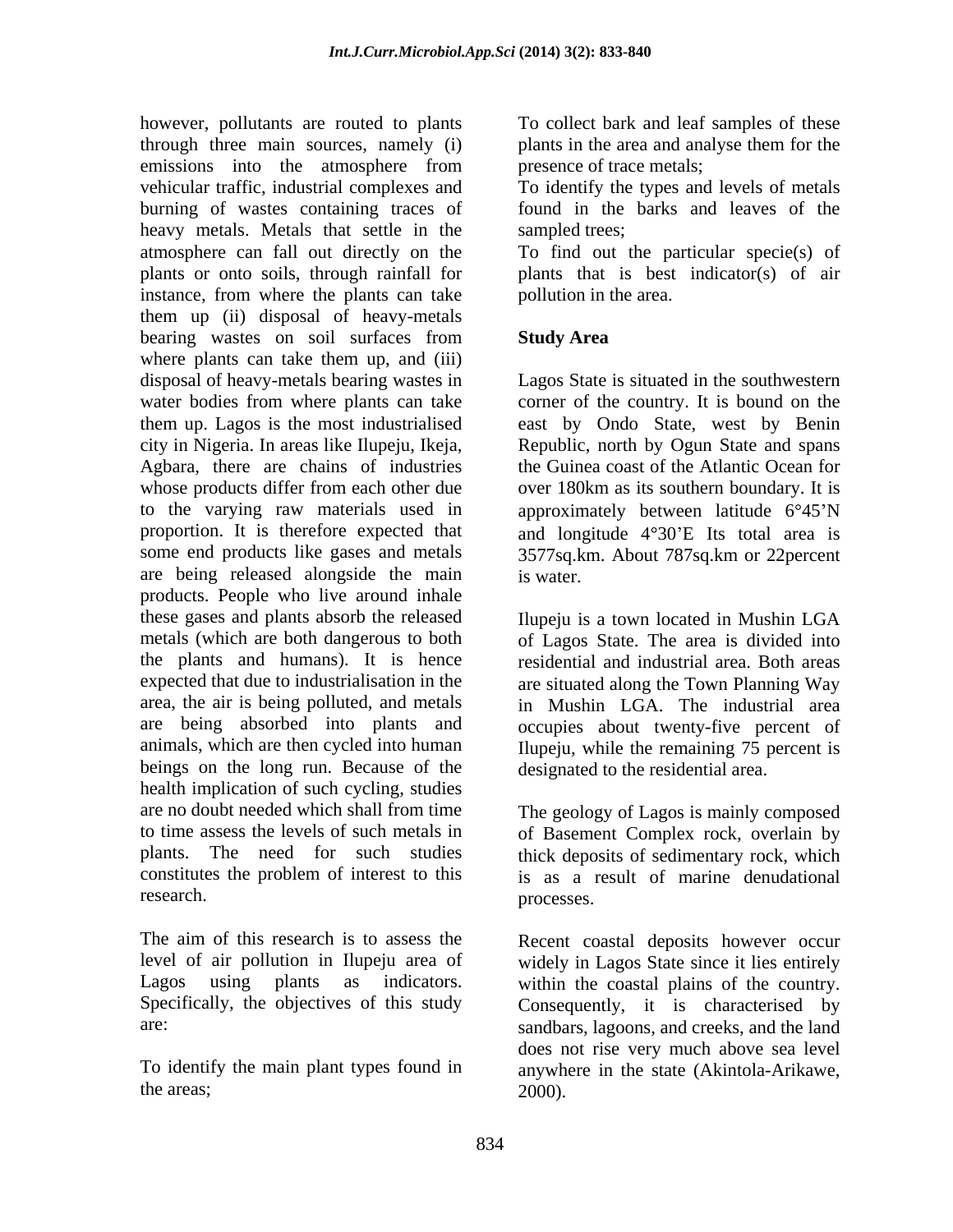Annual rainfall ranges from 1524- covered by juvenile soils on fluvio-marine 2031mm in the western half of the state to alluvium (Mangrove swamp). 2032-2540mm in the eastern half. The abundance of rainwater makes the state a The third is a narrow and rather relatively drought free zone. With a rich supply of moisture, Lagos has a relative organic hydromorphic soils which occur in humidity, which is high, the annual mean the middle and northeastern section of the being about 88 percent. The relative state. The fourth group consists humidity is higher in the early hours of the dominantly of red ferralitic soils on loose morning (7-10am) and lower in the sandy sediments as they occur in two tiny afternoon hours (1-4pm). A mean annual and discontinuous patches along the temperature maximum of  $30^0C$  (86<sup>0</sup>F) and a minimum of  $23.8^{\circ}$ C (75<sup>°</sup>F) satisfy this 2000). condition. The lowest temperature in Lagos occurs at the peak of the rainy season in July but remains high almost under the following: Residential.

brackish conditions of the coastal areas distinguished from residential areas. The heights of 592m) as well as Mangrove shrubs, stilt-rooted trees with dense under

Ikorodu to an area slightly north. In this area can be found economically valuable arable crops like maize, cassava,

the recent wind-borne sands. The second group is found east of the coastal area,

alluvium (Mangrove swamp).

 ${}^{0}C$  (86 ${}^{0}F$ ) and northern limits of the state (Arikawe,  ${}^{0}C$  (75<sup>0</sup>F) satisfy this 2000).  ${}^{0}F$ ) satisfy this 2000). discontinuous band of mineral and/or state. The fourth group consists 2000).

through out the year. Industrial, Commercial and Agricultural. Two main vegetation types are identifiable of Lagos State is used for residential in Lagos State: swamp forest of the coastal purposes. The industries about 20 percent belt and dry lowland rain forest. The of the land mass and as such we have swamp forests in the state are a some industrial estates in places like combination of Mangrove forest and Ilupeju, Ikeja, Apapa etc. these industrial coastal vegetation developed under the estates are well planned and are easily and the swamp of the fresh water lagoons state has been a well known commercial and estuaries. Characteristic of the swamp nerve centre having various establishments forest zone are the Red Mangrove (with like banks, research institutes, ports, growths and rafia and climbing palms. convergence for business men and their Lying to the north of the swamp forest is these establishments are situated in the the lowland (tropical) rain forest zone. state because of its proximity to the coast. This zone stretches from Ikeja through Agriculture on the other hand haslittle or trees as teak, tripochiton, seletrocylon vegetable, yam, pineapples etc are grown (Arere), baclea didrrichil (opepe) and by peasant farmers on small holding. Tree terminalia (idigbo) crops are also grown in varying quantities, Lagos state has very little arable land and etc. Also, the range of livestock reared in four soil groups are identifiable. The first the state includes poultry, pig, sheep, goat, group can be found on the western half of cattle and rabbit. Commerce only takes up the coastal marine i.e. the juvenile soils on about 10 percent of teh land mass Land in use in Lagos state can be viewed under the following: Residential, Approximately 40 percent of the total area distinguished from residential areas. The markets, ministries, hotels and tourist attractions etc. the state has been a zone of counterparts because most headquarters of no influence on the state. Within the state, arable crops like maize, cassava, which includes coconut, kolanut, oilpalm (Akintola-Arikawe, 2000).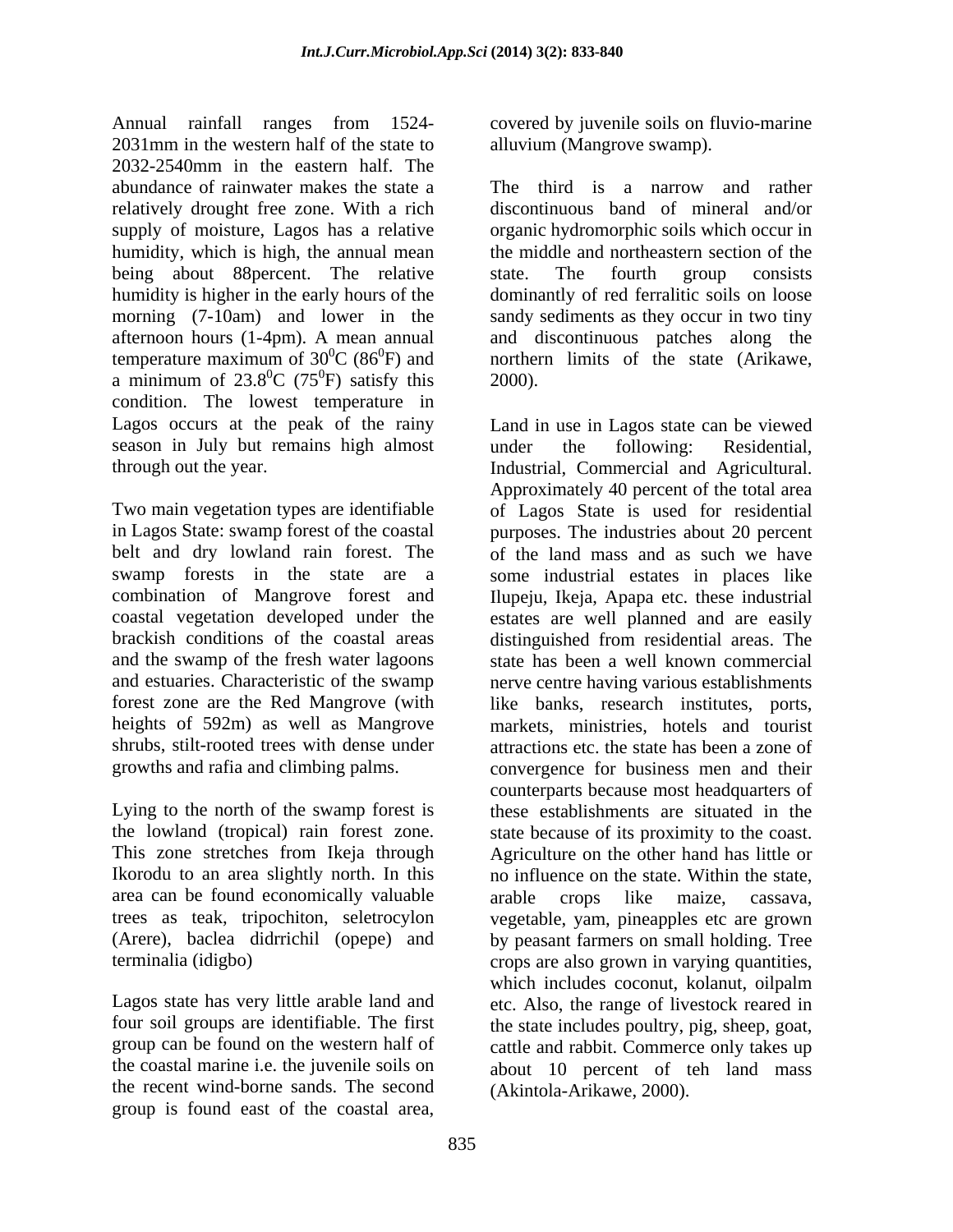### **Selection of Sampling Sites, and Collection of Samples**

The following procedure was employed to select suitable experimental sites, and the

A reconnaissance survey was first carried out at Ilupeju Town (Mushin LGA) of Lagos State to obtain information on the types of industries and their location; and of trace me<br>the main types of trees and their location procedures. the main types of trees and their location in the area.

Tree species were then selected at different location across the Ilupeju area to ensure spatial spread and dried, crushed to powder and then sieved representativeness. Among the various types of trees found in the area, two were found to be the main ones that have direct nutritional and economic importance to human beings and livestock in the area, because both are edible fruits-bearing tree species, and their leaves have some pastural values. These are Mango added. The mixture was then heated gently (*Magnifera indica*) and Almond until the reaction subsided. After that, the (*Terminalia catappa*). They were hence considered as the main ones that suit the scope of this study, since it is expected that the metals that accumulate in them and the mixture was then heated for can get cycled into human body systems in the area. cooled and then transferred into 100ml

The study area was categorised into three areal units on the basis of densities of industrial activities. This was done on the basis of enumerating the number of industries per given land area. The three units were subsequently classified as high, medium and low vehicular traffic and

two tree types were selected at locations

**Materials and Methods** randomly selected across every unit, but selected in a way as to ensure representativeness in each unit.

plants samples; samples per unit. The collected samples Samples of leaves and barks were taken from each of the selected tree specie. This gave a total of ten bark and ten leaf were adequately marked and labelled.

> The collected samples were taken to the laboratory and analysed for the presence of trace metals using standard laboratory procedures.

## **Laboratory Analysis**

industrial activity density areas. of analysis. Prior to the digestion, four Within unit, ten tree species of each of the determined from the samples were Each of the collected samples was first air using a 5mm sieve. The resulting powder was then oven dried at  $105^{\circ}$ C. 0.200g sub  $\rm{^{0}C}$ . 0.200g sub sample of the oven-dried material was then weighed into a 100ml long-necked Kjeldahl flask. 1.0ml of sulphuric acid (SG 1.84), 5ml of nitric acid (SG 1.42) and 1ml of perchloric acid (72%) were then heat was then increased until the mixture boiled. The digestion was continued until white flumes of sulphuric acid appeared and the mixture was then heated for another 15 minutes. The mixture was volumetric flask and make up to mark with water. The total digestion time was one hour thirty minutes. From the results of the digestion concentrations of Copper (Cu), Zinc (Zn), Manganese (Mn) and Lead (Pb) were determined using atomic absorption spectrophotometry. Table 3.1 gives the condition of the instrument as at the time stock solutions for each of the metals to be determined from the samples were prepared. These include: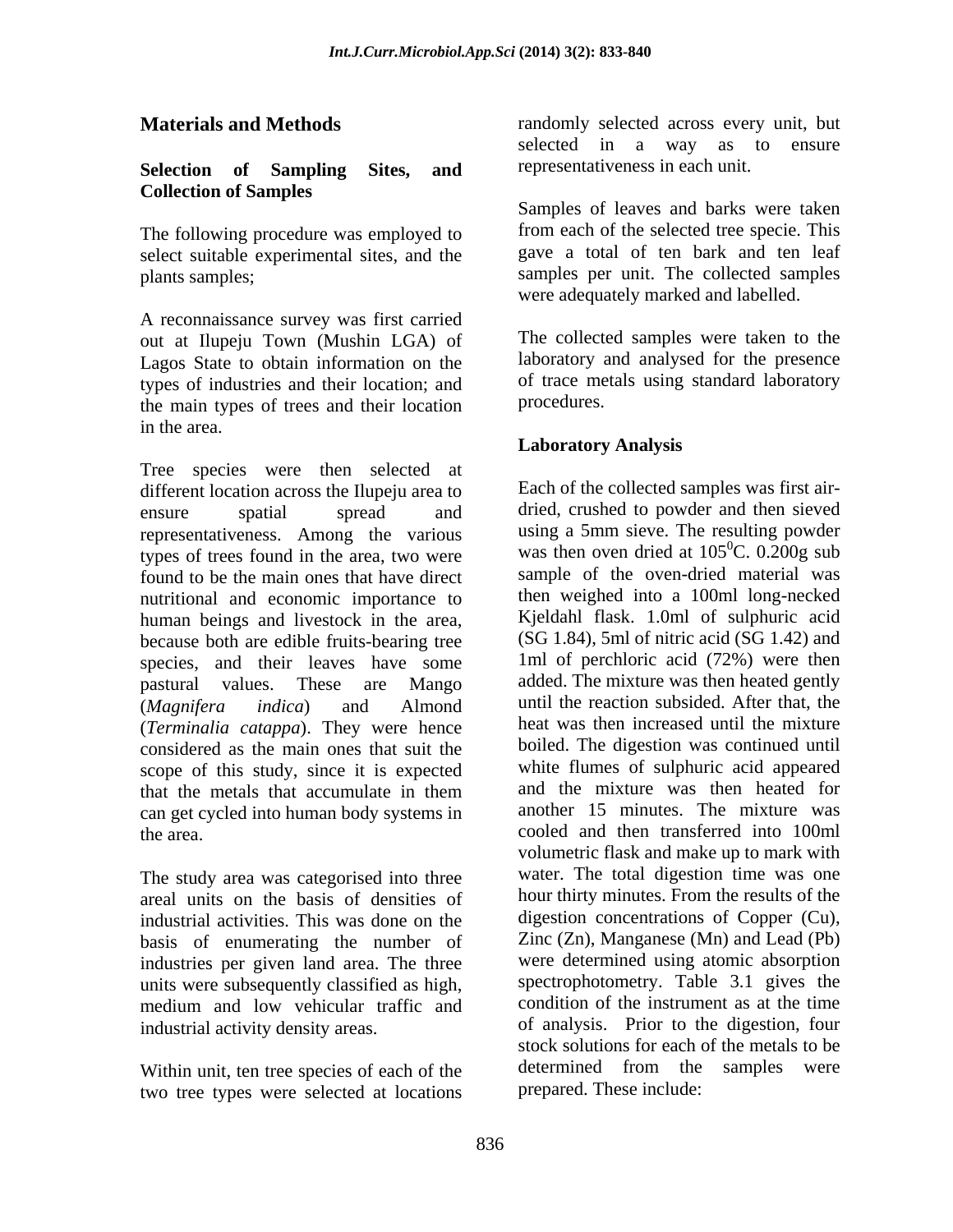0.1000g of pure Copper metal was dissolved in 250ml of 5N nitric acid and made up to 1 liter mark in a volumetric **Results and Discussion** flask. 5ml of the stock solution was then

0.1000g of pure zinc metal was dissolved (Terminalia catappa) tree species in diluted hydrochloric acid and made up to 1 litre mark in a volumetric flask. 5ml of the stock solution was then pipetted into a 100ml volumetric flask and made to mark with distilled water.

error of the mean) values were computed values are in most cases over 50% greater for the determinations made of every Analysis of variance statistical test was specialising in varieties metals of

**Stock Copper Solution (100mg/l)** metal for the two tree species, for both the bark and leaf samples, among the industrial density areas.

## **Results and Discussion**

pipetted into a 100ml volumetric flask and The results of the determinations are made to mark with distilled water. summarised in mean and standard error of **Stock Zinc Solution (100mg/l)** and 4.2 respectively for the Mango mean values of every metal in Tables 4.1 (*Magnifera indica*) and Almond (*Terminalia catappa*) tree species respectively.

### **Concentrations of the Metals in the Various Plant Samples**

**Stock Manganese Solution (100mg/l)** with the exception of Zn, the various 0.1000g of oxide free manganese metal in the bark than leaf samples in both the was dissolved in hydrochloric acid and two tree species. Higher concentrations of made up to 1 litre mark in a volumetric the various metals in the bark compared to flask. 5ml of the stock solution was then the leaf samples, as observed here, could pipetted into a 100ml volumetric flask and be attributed to the influence of texture of made to mark with distilled water. a surface on accumulation of metal in the **Stock Lead Solution (100mg/l)** al. (1976) and Odukoya et al. (1999), 0.1000g of pure lead metal was dissolved accumulation of metals than do smooth in hydrochloric acid and made up to 1 litre ones. The two tree species studied here mark in a volumetric flask. 5ml of the have barks that are rough in nature. Such stock solution was then pipetted into a roughness can therefore promote greater 100ml volumetric flask and made to mark accumulation of the metals in the bark with distilled water. The compared to the tree leaf samples. A close look at Tables 1 and 2 reveals that metals are concentrated in higher amounts environment. As explained by Barnes et rough surface favour higher extent of

**Statistical Analysis** Among the various metals, Mn is having Descriptive statistics (mean and standard and leaf samples of the two trees. The Mn metal in both the bark and leaf samples of Ilupeju industrial area, there a number of each of the three industrial density areas. vehicle assembling industries and those then used to assess the significance of the workings such as fabrication of spare parts difference in the mean values of every of engines, containers, domestic metallicthe highest concentrations in both the bark values are in most cases over 50% greater than the values of the other metals. In specialising in varieties metals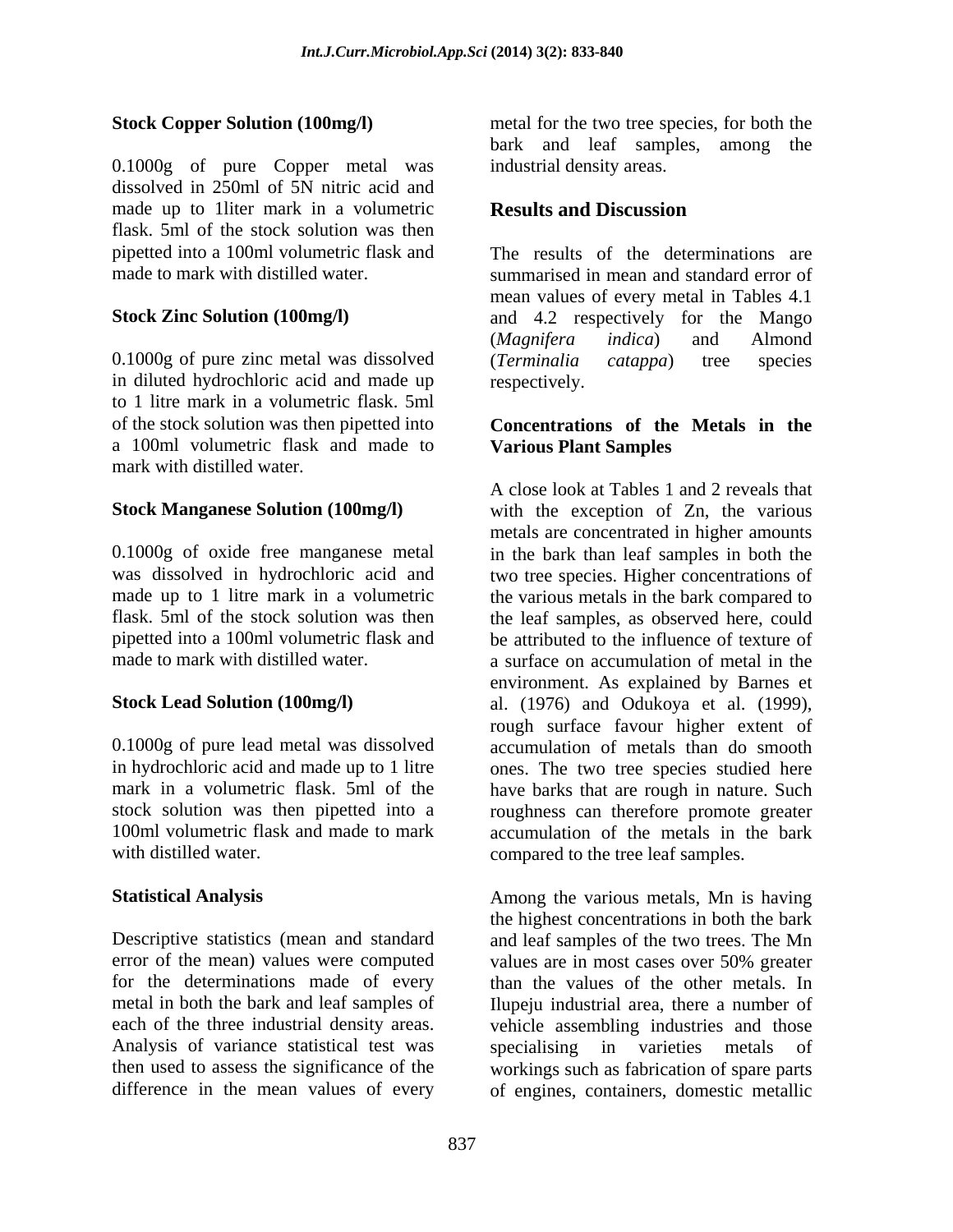goods such as doors and windows, and materials and evacuate finished products. bodies of vehicles. In such kinds of Such movements are usually light since metallurgical industries, Fe and Mn are usually the most important metallic raw of finished products are not frequently materials being utilised. Consequently, the two metals tend to be the most frequently released as pollutants. The observed higher levels of Mn in the samples

samples among the three industrial density areas. It is clear from the table the mean samples collected from it maintain values are in general not significantly variation in density of industrial activities in the area is not causing variation in the extent of accumulation of the metals in the The results obtained in this study appear to plant samples. This trend thus suggests be supportive of the following that industrial activities in the area, whether heavy or light, are associated with release of some metallic elements into the atmosphere. The area of the better indicators Mn and Cu

Among the various metals examined, Pb has a very low or even near zero accumulating tendencies in plant samples accumulative tendency in both the bark in the area. The element has variously been described as being mainly associated with emissions from vehicular traffic, as Pb is used in fuel and additives being used in motor vehicles (Madany et al., 1990; Nyagababo and Hamya, 1991; Onasanya et al., 1993; AECLP, 1994; Odukoya et al, 1999; Howari and Banat, 2001). In the study area, vehicular traffic is very light accumulating tendency in the plant because of fewer residential areas. Instead, what mostly ply the roads in the industrial area are tonnage vehicles that move in and Of the two tree species however, Almond

delivery of raw materials and evacuation being done in the area.

analysed here is therefore not surprising. assessing accumulation of the metals in Table 3 compares the mean values of the tree species however, Almond specie various metals in both the bark and leaf *(Terminalia catappa)* serve as the best different in the samples collected from the studied. This means that using Almond various industrial density zones in the specie would give a better picture of the area. This trend probably suggests that extent of atmospheric pollution by the It is clear from the Tables 1 and 2 that the bark samples are the best indicators of the two plant types selected. Of the two indicator of the accumulation as the samples collected from it maintain generally higher levels of the metals studied metals in the area.

> be supportive of the following conclusions:

The bark samples of the two tree species pollution in the area.

Mn is the metal with the highest and leaf samples analysed in the area.

Variation in density of industrial activities in the area is not causing variations in the extent of accumulation of the metals in the plant samples.

Pb has a very low to near zero accumulating tendency in the plant samples in the area.

out of the industrial area to carry in raw specie *(Terminalia catappa)* serve as the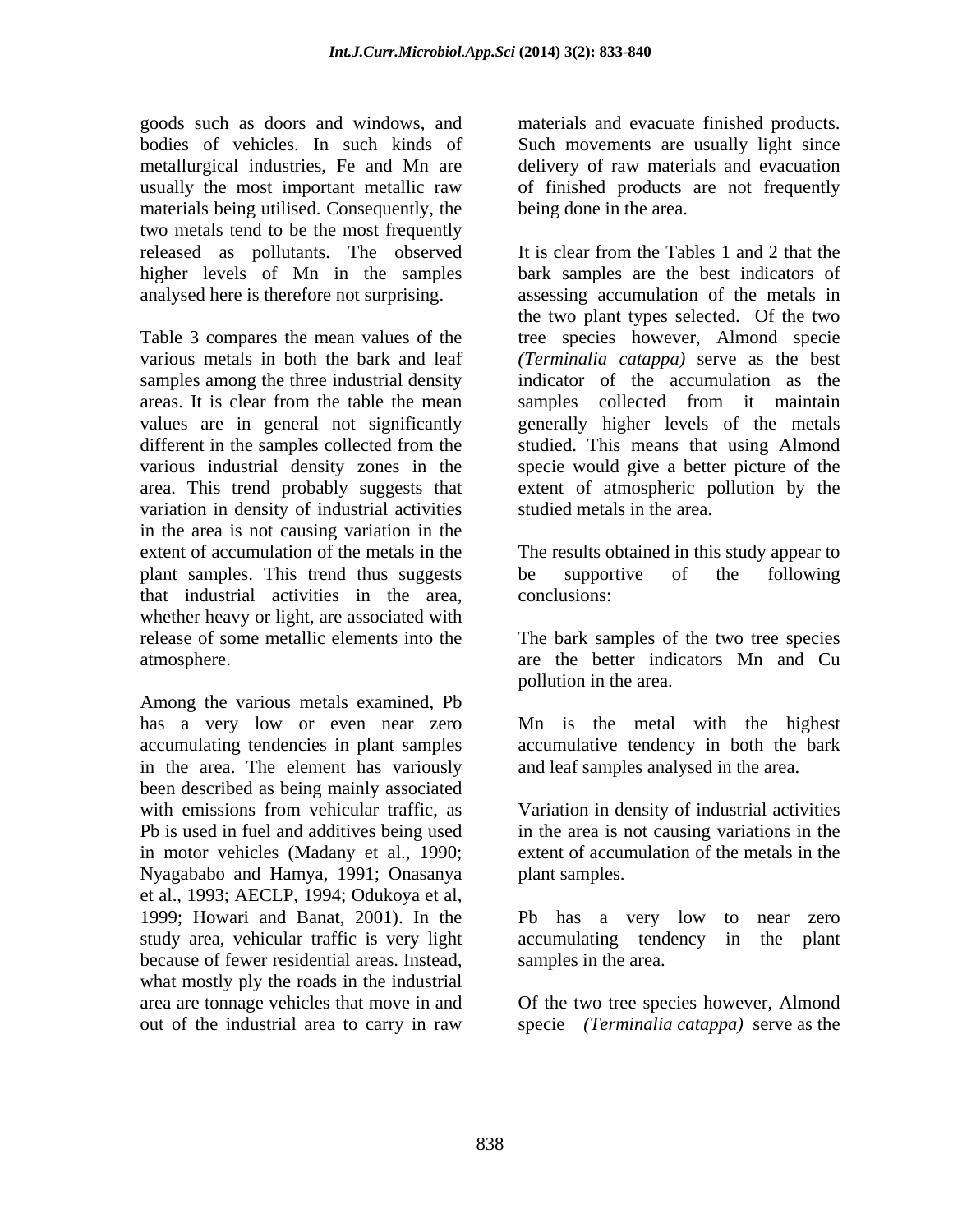|  | S.No.   Heavy Metal | Concentration in Bark Samples (ppm) |                                  |              | Concentration in Leaf Samples (ppm) in         |              |              |  |  |
|--|---------------------|-------------------------------------|----------------------------------|--------------|------------------------------------------------|--------------|--------------|--|--|
|  |                     |                                     | in Zones of Varying Densities of |              | Zones of Varying Densities of Industrial       |              |              |  |  |
|  |                     |                                     | <b>Industrial Activities</b>     |              | Activities                                     |              |              |  |  |
|  |                     | High                                | Medium<br>Density                | Low          | <b>High Density</b>                            | Medium       | Low          |  |  |
|  |                     | Density                             |                                  | Density      | Zone                                           | Density Zone | Density      |  |  |
|  |                     | Zone                                | Zone                             | Zone         |                                                |              | <b>ZOIK</b>  |  |  |
|  | Copper              | $12.4 + 3.7$                        | $10.3 + 4.$                      | $9.9 + 2.5$  | $0.6 + 3.0$                                    | $8.2 + 0.7$  | $10.5 + 2.1$ |  |  |
|  | Zinc                | $1.2 + 0.3$                         | $1.02 + 0.5$                     | $0.7 + 0.2$  | $1.24 + 0.4$                                   | $0.7 + 0.1$  | $1.0 + 0.3$  |  |  |
|  | Manganese           | $101.0 + 31.8$                      | $88.0 + 31.2$                    | $110.0+23.2$ | $7.5 + 1.4$                                    | $10.8 + 1.6$ | $8.7 + 1.2$  |  |  |
|  | Lea                 | <b>BDL</b>                          | BDL                              |              | $0.01+0.001$   $0.001+0.0001$   $0.001+0.0001$ |              | <b>BDL</b>   |  |  |

## **Table.1** Levels of Heavy Metals in Bark and Leaf Samples of Mango (*Magnifera indica*) tree species

Note: The means are for ten values per density zone;  $\pm$  Means standard error of the mean BDL Means below detection limit

### **Table.2** Levels of Heavy Metals in Bark and Leaf Samples of Almond (*Terminalia catappa*) Tree Specie

| Heavy |                  |               | concentration in Bark Samples (ppm) in Zones<br><sup>c</sup> Varying Densities of Industrial Activities | ___                    | rentration in Leaf Samples (ppm) in<br>Zones of Varying Densities of<br><b>Industrial Activities</b> |                 |                 |  |
|-------|------------------|---------------|---------------------------------------------------------------------------------------------------------|------------------------|------------------------------------------------------------------------------------------------------|-----------------|-----------------|--|
| S/No. | Metal            | High          | Medium                                                                                                  | Low                    | H <sub>1</sub> gh                                                                                    | Medium          | Low             |  |
|       |                  | Density       | Density Zone                                                                                            | Densi                  | Densi                                                                                                | Density         | Density         |  |
|       |                  | Zone          |                                                                                                         | Zone                   | Zone                                                                                                 | Zone            | Zone            |  |
|       | Copper           | $30.3 + 14.2$ | $28.8 + 12.6$                                                                                           | $30.2 + 10.2$          | $10.6 + 3.0$                                                                                         | $8.0 + 3.3$     | $12.5 + 3.6$    |  |
|       | $\mathsf{Z}$ inc | $0.63 + 0.21$ | $0.5+0.09$                                                                                              | $0.48 + 0.11$          | $37 + 0.5$                                                                                           | $.2 + 0.1$      | $.28 + 0.5$     |  |
|       | Manganese        | $112+42$      | 144+43.5                                                                                                | $116+21.8$             | $29.2 + 9.4$                                                                                         | $32.8 \pm 11.3$ | $30.4 \pm 12.6$ |  |
|       | Lead             | <b>BDL</b>    | <b>BDL</b>                                                                                              | $0.001 +$<br>$-0.0001$ | D <sub>DI</sub><br>חחם                                                                               | <b>BDL</b>      | <b>BDL</b>      |  |

Note: The means are for ten values per density zone;  $\pm$  Means standard error of the mean BDL Means below detection limit

**Table.3** Comparison of Heavy Metal Contents in Plant Samples Among the three Industrial Density and Vehicular Traffic Density Zones

|       |                                              | Significance of the Difference Among the Three Industrial Activity Zones |  |                   |    |                     |                                  |                  |            |  |  |
|-------|----------------------------------------------|--------------------------------------------------------------------------|--|-------------------|----|---------------------|----------------------------------|------------------|------------|--|--|
| S/No. | Heav <sub>.</sub>                            | <i>(Magnifera indica)</i> Tree                                           |  |                   |    |                     | Almond (Terminalia catappa) Tree |                  |            |  |  |
|       | $M_{\alpha \uparrow \alpha}$<br><b>Netal</b> | Bark Sample                                                              |  | l Leat Sample     |    | <b>Bark Samples</b> |                                  | Leat Samples     |            |  |  |
|       |                                              | F-Val                                                                    |  | <sup>7</sup> -Val | ນມ | '-Val               |                                  | F-Val            | SD.        |  |  |
|       |                                              |                                                                          |  |                   |    |                     |                                  | $\sim$ $\sim$    | <b>NTC</b> |  |  |
|       | - 241                                        |                                                                          |  |                   |    |                     | LN D                             | 0.7 <sub>c</sub> | <b>NS</b>  |  |  |
|       | $\mathbf{r}$<br><b>TATH</b>                  | $\sim$ $+$ $\cdot$ $\cdot$                                               |  |                   |    | 1 Z                 |                                  | 1.16             | <b>NS</b>  |  |  |
|       |                                              |                                                                          |  |                   |    | D 82.               | <b>NTC</b><br>ר צו               | 0.91             | NS N       |  |  |

Note:

F-Val means calculated value of critical F (from the ANOVA test formula)

SD means significance of the difference revealed between the compared mean values

NS means difference between the means is not significant

S means difference between the means is statistically significant